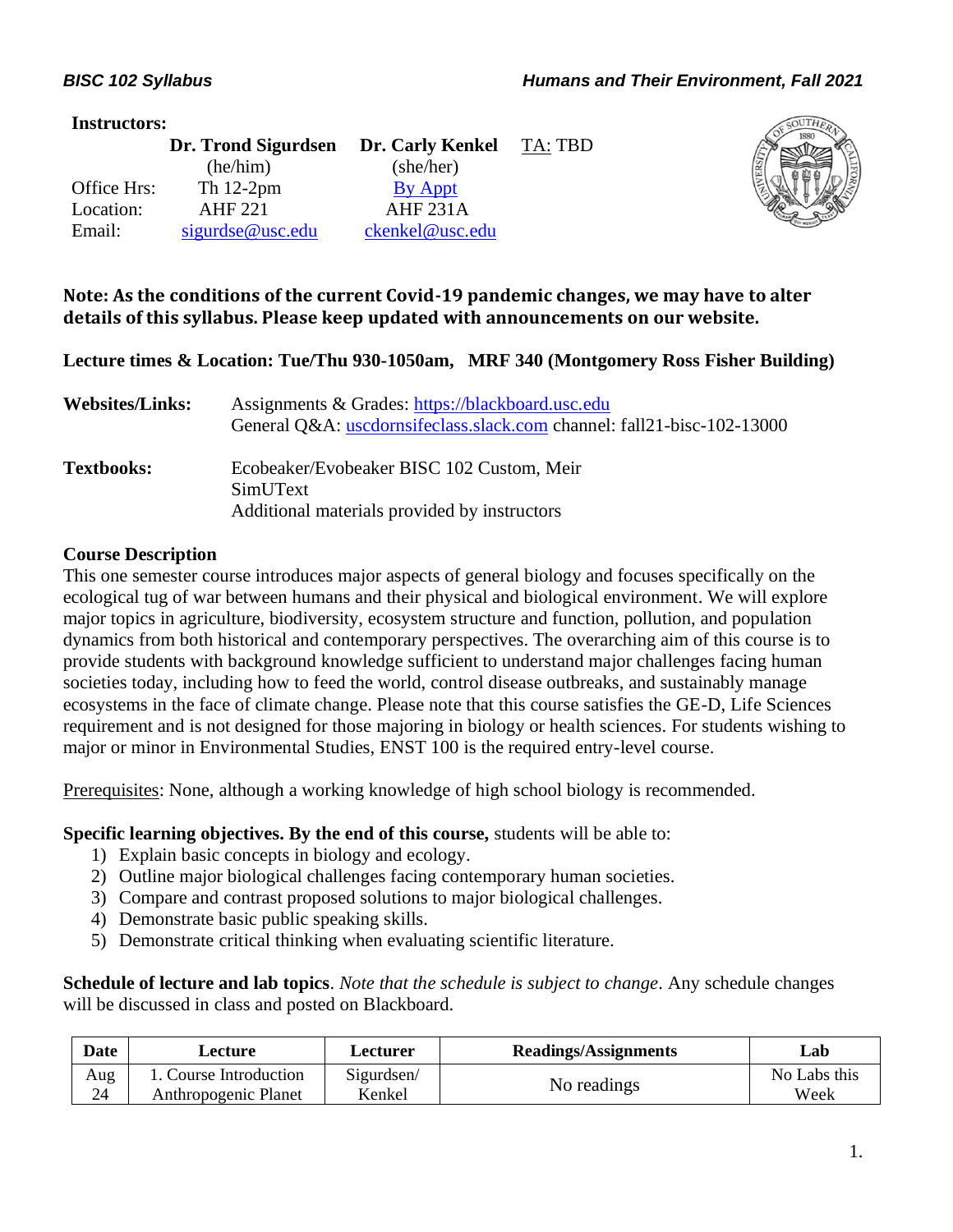| Aug<br>26        | 2. Darwin & Evolution                          | Sigurdsen            | Paper (science/religion): Non-overlapping<br>Magisteria, by Gould                                                     |                                 |  |
|------------------|------------------------------------------------|----------------------|-----------------------------------------------------------------------------------------------------------------------|---------------------------------|--|
| Aug<br>31        | 3. Genetics and Mendel                         | Sigurdsen            | Video on Alfred Russel Wallace                                                                                        | 1. Prove It!                    |  |
| Sep<br>02        | 4. Speciation                                  | Sigurdsen            | Discussion of video                                                                                                   | Review of Term<br>Project       |  |
| Sep<br>07        | 5. Paleontology, Mass<br>Extinctions           | Sigurdsen            |                                                                                                                       | 2. ST<br>Darwinian              |  |
| Sep<br>09        | 6. Origin of life                              | Sigurdsen            |                                                                                                                       | Snails                          |  |
| Sep<br>14        | 7. Human origin in Africa                      | Sigurdsen            |                                                                                                                       | 3. ST                           |  |
| Sep<br>16        | 8. Spread of humans,<br>megafaunal extinctions | Sigurdsen            | Term paper topic must be approved by<br>today                                                                         | Mendelian Pigs                  |  |
| Sep<br>21        | 9. Conserving our<br>relatives, the apes       | Sigurdsen            | Paper: Gorilla Warfare, by Stanford                                                                                   | 4. Field Trip                   |  |
| Sep<br>23        | 10. Introduction to<br>ecology                 | Sigurdsen            |                                                                                                                       | <b>TBD</b>                      |  |
| Sep<br>28        | <b>MIDTERM 1</b> Lec 1-10                      | Sigurdsen            |                                                                                                                       | 5. ST Isle                      |  |
| Sep<br>30        | 11. Ecology continued                          | Sigurdsen            |                                                                                                                       | Royale 1,2,3                    |  |
| Oct<br>05        | 12. Community Structure                        | Sigurdsen            | ST Community Dynamics 1,2                                                                                             | 6. ST                           |  |
| Oct<br>07        | 13. Nature vs Nurture;<br>Evolution revisited  | Kenkel               | She Has Her Mother's Laugh excerpt<br>Selections from Campbell Biology 7th Ed.<br><b>Annotated Bibliographies Due</b> | Community<br>Dynamics 3,4       |  |
| Oct<br>12        | 14. CSI Bisc 102                               | Kenkel               | <b>Atlantic Article and Blog Post</b>                                                                                 | No labs this                    |  |
| Oct<br>14        | <b>FALL RECESS</b>                             |                      |                                                                                                                       | week                            |  |
| Oct<br>19        | 15. Infectious Disease<br>Dynamics             | Kenkel               | National Geographic Article                                                                                           | 7. ST How                       |  |
| Oct<br>21        | 16. Biotech & Disease<br>Control               | Kenkel               | World Economic Forum & Medium<br>Articles<br>Term Paper Outlines Due via Turnitin                                     | Diseases Spread<br>1,2,3        |  |
| Oct<br>26        | 17. COVID: A Case<br>Study                     | Sigurdsen/<br>Kenkel | <b>Atlantic Article</b>                                                                                               | 8. ST Niche                     |  |
| Oct<br>28        | MIDTERM 2 Lec 11-17                            | Kenkel               |                                                                                                                       | Wars                            |  |
| <b>Nov</b><br>02 | 18. Feeding the world                          | Kenkel               | National Geographic Article                                                                                           | 9. Presentation                 |  |
| <b>Nov</b><br>04 | 19. GMOs OMG!                                  | Kenkel               | Scientific American Article                                                                                           | of Research<br>Topic            |  |
| <b>Nov</b><br>09 | 20. Invasive Species                           | Kenkel               | Smithsonian Article                                                                                                   | 10. Presentation<br>of Research |  |
| <b>Nov</b><br>11 | 21. Biocontrol                                 | Kenkel               | The Conversation Article                                                                                              | Topic                           |  |
| <b>Nov</b><br>16 | 22. Pollution                                  | Kenkel               | <b>LA Curbed Article</b>                                                                                              | 11. ST Nutrient<br>Pollution    |  |
| <b>Nov</b><br>18 | 23. Water                                      | Kenkel               | NY Times Articles; WRI blog                                                                                           |                                 |  |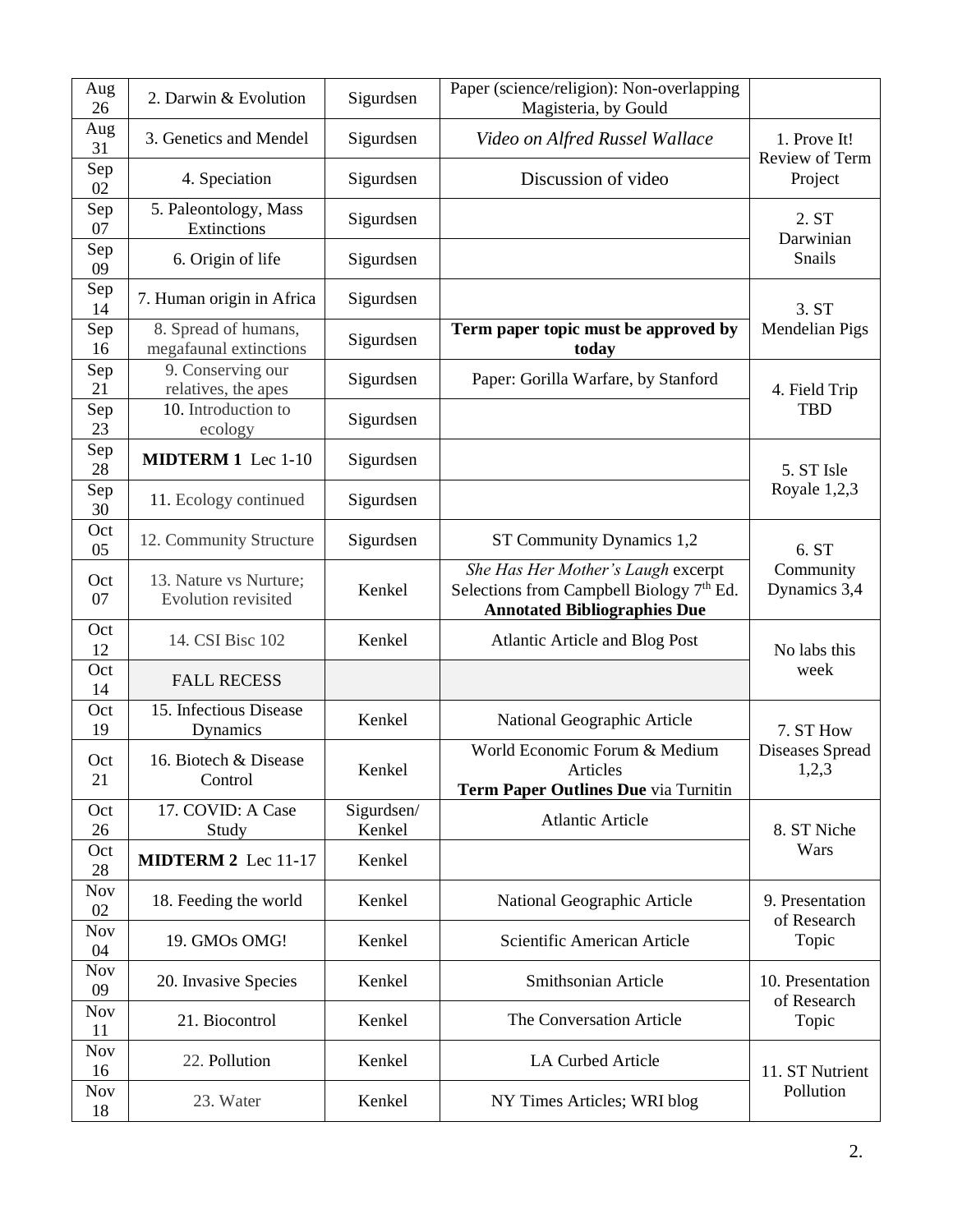| <b>Nov</b><br>23 | 24. Climate change 1:<br>What do we really know?      | Kenkel | IPCC Summary for Policymakers: SPM1<br>Term Papers Due via Turnitin | No Labs this              |
|------------------|-------------------------------------------------------|--------|---------------------------------------------------------------------|---------------------------|
| <b>Nov</b><br>25 | Thanksgiving                                          |        |                                                                     | Week                      |
| <b>Nov</b><br>30 | 25. Climate change 2:<br>What does it really<br>mean? | Kenkel | <b>IPCC Summary for Policymakers: SPM2</b>                          | 12. ST Patchy<br>Prairies |
| Dec<br>02        | 26. Restoration Ecology<br>Redux                      | Kenkel | Mission Iconic Reefs $(p1-18)$                                      |                           |
| <b>TBD</b>       | <b>MIDTERM 3</b> Lec 18-26                            | Kenkel |                                                                     |                           |

#### **Description of Assessments and Assignments**

Pre-lecture Quizzes. Short, pre-lecture quizzes will occur throughout the semester based on the assigned readings and must be completed by the lecture date and time. No make-up opportunities will be provided, but your three lowest quiz scores will be dropped to accommodate unplanned scheduling/connectivity issues.

Term Paper. You will write an 8-10 page research paper on a topic of your choosing within the scope of Human-Environment interactions. You must obtain approval for your general topic selection by Sept 16. Prior to submitting the final paper (Due Nov 23), you will also create an annotated bibliography (Due Oct 07) and an outline for your research topic (Due Oct 21). Specific directions and rubrics and Turnitin links can be found on Blackboard under *Assignments* and will be discussed in your lab sections during the week of Aug  $31<sup>st</sup>$ .

Term Presentation. You will script and create a visual aid (e.g. powerpoint) for an 8-10 minute presentation in order to share the findings of your research topic with your lab mates. Feedback from these presentations can be used to improve your final term paper. Specific directions will be provided in your lab section and additional guides and rubrics can be found on Blackboard under *Assignments*.

Midterm Exams. There will be three midterm exams consisting of 25-30 multiple choice/short answer questions (worth 70 points) and three essay questions (select 3 out of 5 prompts to respond to, worth 10 points each). Material will be drawn from lectures, readings, and laboratory material.

Lab Assignments. You will be required to complete in-lab exercises using the guidelines and resources provided and following instructions given by your TA. Specific rubrics and due dates will be specified by your TA at each lab meeting.

#### **On-line Resources**

Additional readings for specific lectures and/or links to on-line resources will be posted on Blackboard during the semester.

# **Course Policies**

COMMUNICATION: For general questions the course Slack is the preferred form of communication. For personal or private questions, please email the specific instructors. Responses can be expected within 48 hours, though there may be an additional delay over weekends/holidays. If a one on one meeting is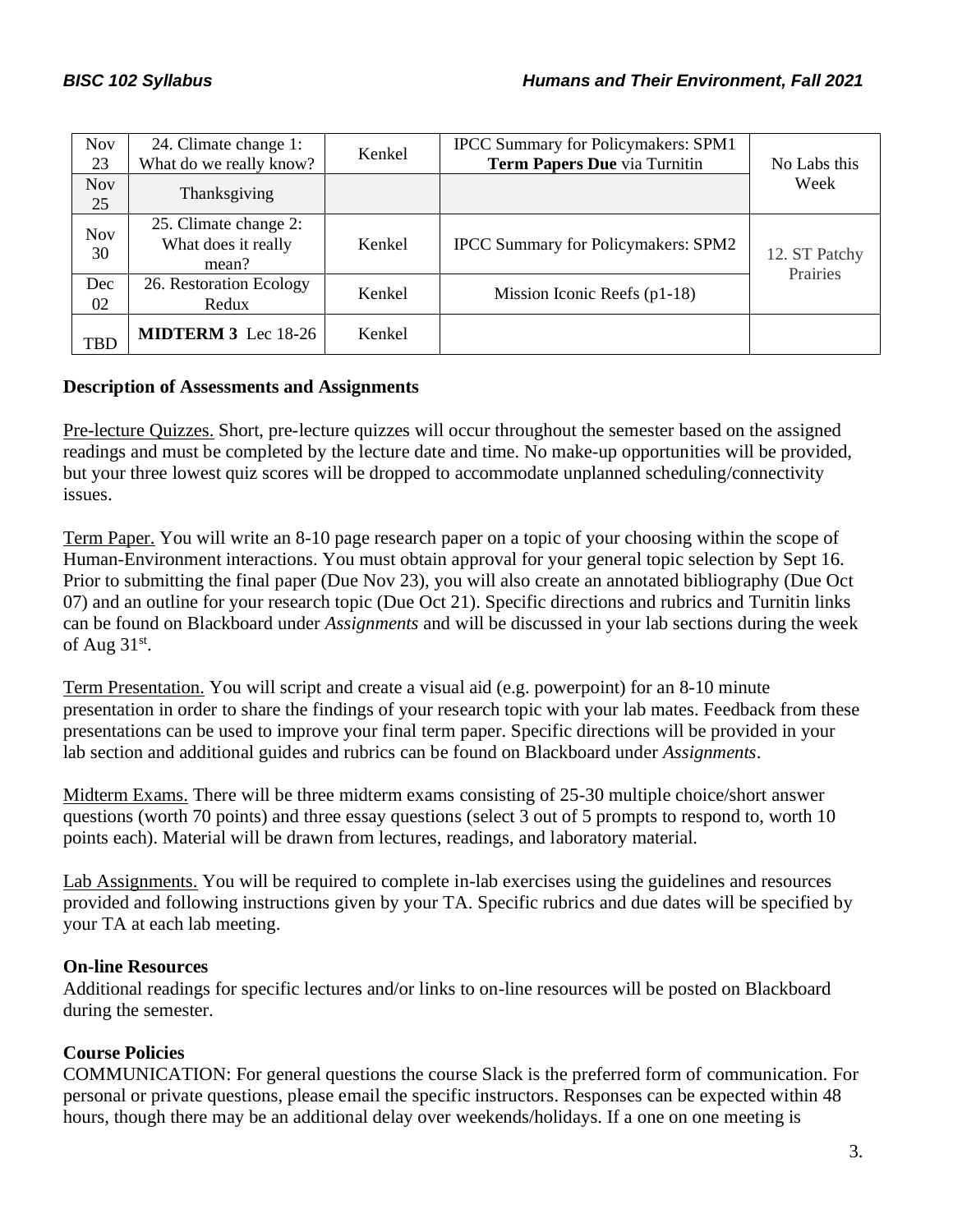desired, please utilize office hours or email a request to set up an alternate meeting time. Dr. Kenkel's office hours are by appointment. Bookings can be made at [https://drcarlykenkel-bisc102.youcanbook.me/.](https://drcarlykenkel-bisc102.youcanbook.me/)

Students are responsible for logging onto Blackboard [\(https://blackboard.usc.edu\)](https://blackboard.usc.edu/) and checking the course slack channel on a regular basis. Blackboard will be an official source for announcements, course materials, lecture notes, and score postings, while Slack will be used as a form for general discussions and questions. Mid-term exam and lecture quiz scores will be posted under your LECTURE SECTION. It is the student's responsibility to immediately notify the TA in the event of any mistakes, so please check scores weekly.

TECHNOLOGY: Students will need an internet-enabled device with browser capabilities. Students who require a laptop can check one out through the *Laptop Loaner Program* https://itservices.usc.edu/spaces/laptoploaner.

GRADES: Any document associated with grading may be photocopied by the instructional staff. The final letter grade may be assigned on a curve at the end of the semester based on the class distribution and determined by the total number of points as follows.

|                                               | Points possible Percent |       |
|-----------------------------------------------|-------------------------|-------|
| Midterm Exam x 3 (100 points ea.)             | 300                     | 37%   |
| Quizzes x 20 (5 points ea.)                   | 100                     | 12.5% |
| Presentation Peer Reviews x 2 (20 points ea.) | 40                      | 5%    |
| Lab Assignments x 10 (20 points ea.)          | 200                     | 25%   |
| Term Paper Topic Approval                     | 5                       | 0.5%  |
| <b>Annotated Bibliography</b>                 | 30                      | 4%    |
| Term Paper Outline                            | 20                      | 2.5%  |
| Final Paper                                   | 50                      | 6%    |
| Presentation                                  | 50                      | 6%    |
| <b>TOTAL</b>                                  | 795                     | 100%  |

EXAM RE-GRADING: All graded documents will be graded in the context of expectations set by an initial evaluation of all student responses. If you feel that an error was made in the grading of an examination or lab activity, you need to do the following: 1) Prepare a printed statement explaining why you feel your grade was incorrect, and 2) submit this to your instructor within one week of the time the examination or assignment was returned to you. Your entire exam or assignment may be re-graded and, as a result, your grade may increase or decrease from a requested re-grade. No frivolous reasons will be accepted for requesting grade changes; stated reasons for a grade change must be legitimate (e.g., error in totaling the score).

EXTRA CREDIT: There are no extra credit opportunities and no exceptions to this policy.

LATE WORK: All late assignments must be uploaded to TurnItIn or to your TA personally. All will be date stamped and penalized 5 points per day late.

#### Policy on Missed Lecture Exams and Lab activities:

UNPLANNED ABSENCES: You may be excused in the event of a documented illness or emergency as outlined by university policy, with notification to the TA or Instructor team **within 48 hours**. An invalid excuse, or the excuse turned in late, will result in a score of zero for the activity missed. If you miss the final examination and have provided a valid medical excuse within 72 hours of the examination time, a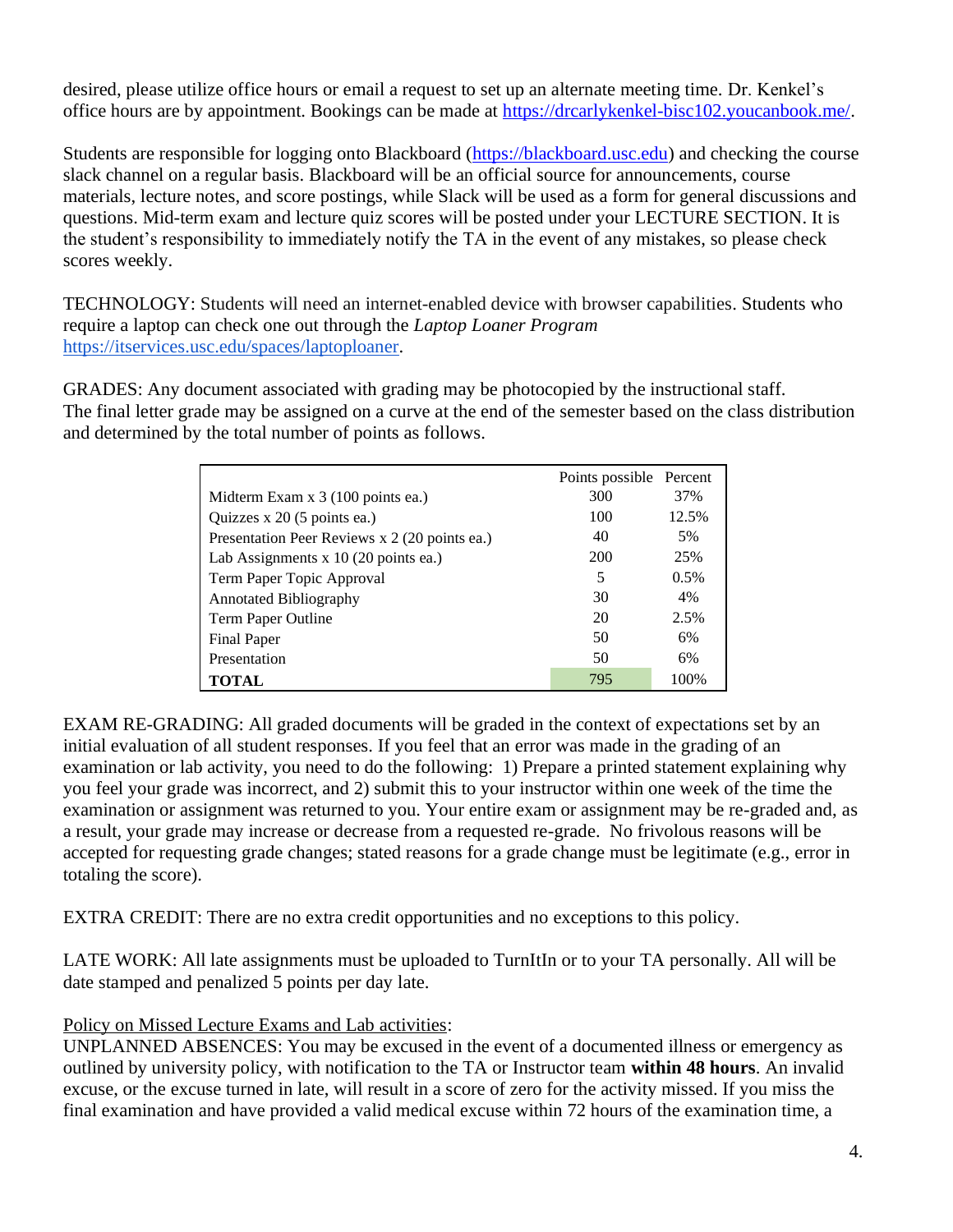final course grade of incomplete (IN) will be recorded, and you will be permitted to take a make-up final examination during the following semester.

PLANNED ABSENCES: Students who wish to miss an examination or lab activity for observance of a religious holy day should be aware of the University's policy on such absences, published at [https://orl.usc.edu/life/calendar/absences/.](https://orl.usc.edu/life/calendar/absences/) If the absence is approved as determined by the USC Office of Religious Life, a reasonable accommodation will be provided. If you have any anticipated exam date conflicts due to athletic schedules or religious holidays see an instructor by WEEK 2 of the course.

## **Statement on Academic Conduct and Support Systems**

## **Academic Conduct:**

Plagiarism – presenting someone else's ideas as your own, either verbatim or recast in your own words – is a serious academic offense with serious consequences. Please familiarize yourself with the discussion of plagiarism in SCampus in Part B, Section 11, "Behavior Violating University Standards" [policy.usc.edu/scampus-part-b.](https://policy.usc.edu/scampus-part-b/) Other forms of academic dishonesty are equally unacceptable. See additional information in SCampus and university policies on scientific misconduct, [policy.usc.edu/scientific-misconduct.](http://policy.usc.edu/scientific-misconduct)

# **Support Systems:**

*Student Health Counseling Services - (213) 740-7711 – 24/7 on call* [engemannshc.usc.edu/counseling](https://engemannshc.usc.edu/counseling/)

Free and confidential mental health treatment for students, including short-term psychotherapy, group [co](https://engemannshc.usc.edu/counseling/)unseling, stress fitness workshops, and crisis intervention.

*National Suicide Prevention Lifeline - 1 (800) 273-8255 – 24/7 on call* [suicidepreventionlifeline.org](http://www.suicidepreventionlifeline.org/)

Free and confidential emotional support to people in suicidal crisis or emotional distress 24 hours a day, 7 [da](http://www.suicidepreventionlifeline.org/)ys a week.

*Relationship and Sexual Violence Prevention Services (RSVP) - (213) 740-4900 – 24/7 on call* [engemannshc.usc.edu/rsvp](https://engemannshc.usc.edu/rsvp/)

Free and confidential therapy services, workshops, and training for situations related to gender-based [ha](https://engemannshc.usc.edu/rsvp/)rm.

#### *Office of Equity and Diversity (OED) | Title IX - (213) 740-5086* [equity.usc.edu,](https://equity.usc.edu/) [titleix.usc.edu](http://titleix.usc.edu/)

Information about how to get help or help a survivor of harassment or discrimination, rights of protected classes, reporting options, and additional resources for students, faculty, staff, visitors, and applicants. The university prohibits discrimination or harassment based on the following protected characteristics: race, color, national origin, ancestry, religion, sex, gender, gender identity, gender expression, sexual orientation, age, physical disability, medical condition, mental disability, marital status, pregnancy,